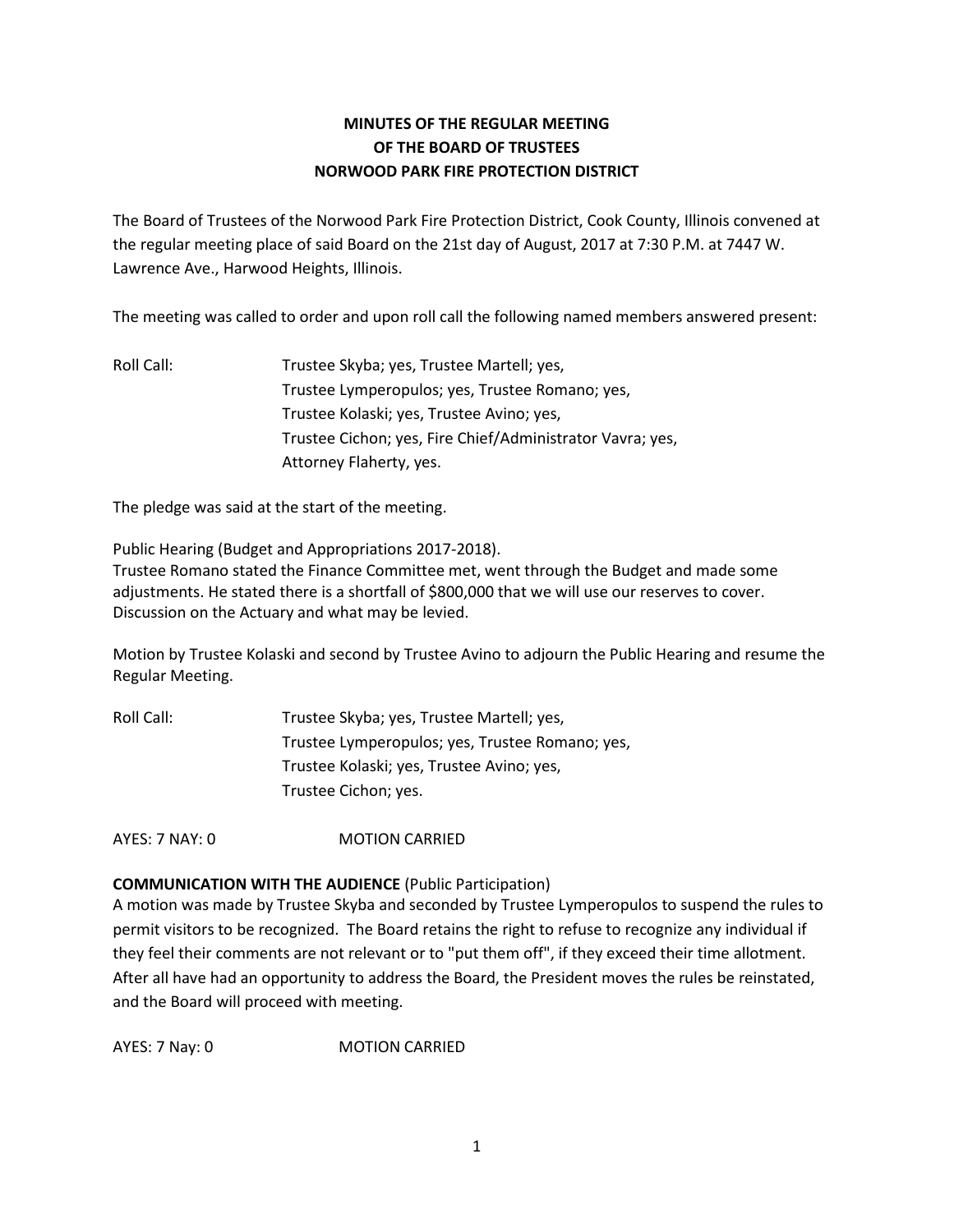Question about what percentage the Pension is funded at. Discussion. Trustee Martell stated that the District has always funded what the State has said is needed or exceeded the amount.

Motion by Trustee Kolaski and seconded by Trustee Romano to approve the minutes of the Regular meeting held on July  $17<sup>th</sup>$ , 2017.

Roll Call: Trustee Skyba; yes, Trustee Martell; yes, Trustee Lymperopulos; yes, Trustee Romano; yes, Trustee Kolaski; yes, Trustee Avino; yes, Trustee Cichon; yes.

AYES: 7 NAY: 0 MOTION CARRIED

Motion by Trustee Lymperopulos and seconded by Trustee Cichon to approve and keep closed the minutes of the 1st Closed Session meeting held on July  $17<sup>th</sup>$ , 2017.

| Roll Call: | Trustee Skyba; yes, Trustee Martell; yes,       |
|------------|-------------------------------------------------|
|            | Trustee Lymperopulos; yes, Trustee Romano; yes, |
|            | Trustee Kolaski; yes, Trustee Avino; yes,       |
|            | Trustee Cichon; yes.                            |

AYES: 7 NAY: 0 MOTION CARRIED

Motion by Trustee Romano and seconded by Trustee Kolaski to approve and keep closed the minutes of the 2<sup>nd</sup> Closed Session meeting held on July 17<sup>th</sup>, 2017.

Roll Call: Trustee Skyba; yes, Trustee Martell; yes, Trustee Lymperopulos; yes, Trustee Romano; yes, Trustee Kolaski; yes, Trustee Avino; yes, Trustee Cichon; yes.

AYES: 7 NAY: 0 MOTION CARRIED

Motion by Trustee Lymperopulos and seconded by Trustee Avino to approve payment of all current disbursements in the amount of \$407,500.44.

Roll Call: Trustee Skyba; yes, Trustee Martell; yes, Trustee Lymperopulos; yes, Trustee Romano; yes, Trustee Kolaski; yes, Trustee Avino; yes, Trustee Cichon; yes.

Trustee Romano stated that we were on a downward trend for bills. Chief discussed some of the payables.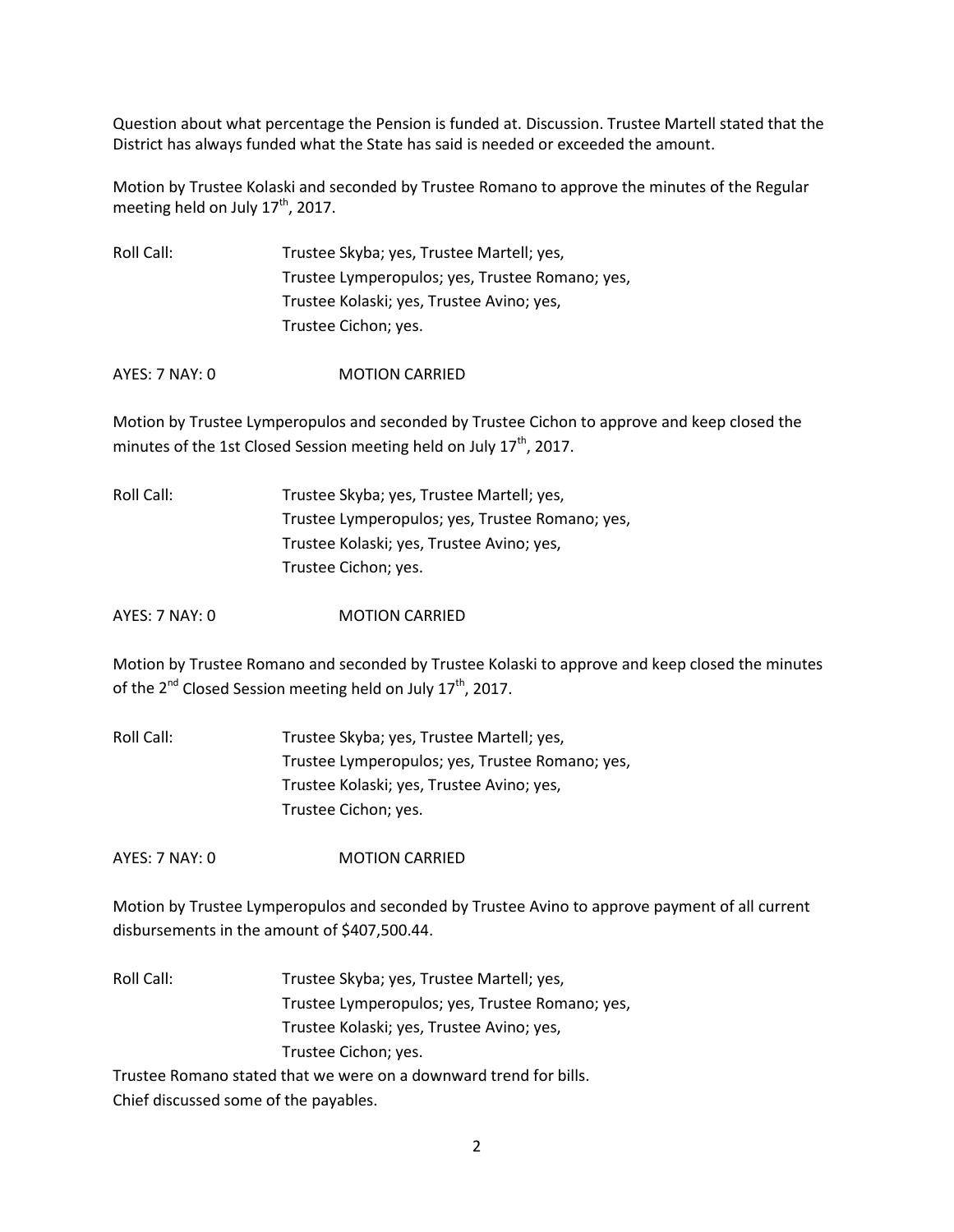## AYES: 7 NAY: 0 **MOTION CARRIED**

#### **TREASURER'S REPORT**

Schedule of Assets (Arising from Cash Transactions) July 31<sup>th</sup>, 2017

| Assets                                                       |                |
|--------------------------------------------------------------|----------------|
| Checking and money market accounts (interest rate-APY):      |                |
| Byline Bank checking #4303503 (0.046%)                       | 12,550.55      |
| Byline Bank money market #4303498                            | 673,121.38     |
| Byline Bank ambulance billing money market #4304492 (0.295%) | 669,260.84     |
| Byline Bank-Medical #1003102                                 | 3,764.74       |
| Byline Bank- FSA #9990034868                                 | 2,539.37       |
| Total checking and money market accounts                     | \$1,361,236.88 |
| Certificates of deposit (interest rate and maturity):        |                |
| Belmont Bank (1.25%, 09/10/18)                               | 639,403.52     |
| Belmont Bank (1.00% 08/05/18)                                | 128,552.28     |
| Belmont Bank (1.35% 06/23/18)                                | 434,178.81     |
| Belmont Bank (1.29%, 09/26/17)                               | 206,235.98     |
| Belmont Bank (1.00% 08/21/18)                                | 533,861.37     |
| Belmont Bank (1.00% 07/19/18)                                | 378,133.52     |
| Total certificates of deposit                                | 2,320,365.48   |

Total checking, money market and certificates of deposit  $$3,681,602.36$ 

Motion by Trustee Skyba and seconded by Trustee Martell to approve the Treasurer's report as presented from the Financial Statement for July 2017.

Trustee Romano stated that one of the CD will mature next month. We did get the first batch of property tax money. Discussion.

Roll Call: Trustee Skyba; yes, Trustee Martell; yes, Trustee Lymperopulos; yes, Trustee Romano; yes, Trustee Kolaski; yes, Trustee Avino; yes, Trustee Cichon; yes.

AYES: 7 NAY: 0 MOTION CARRIED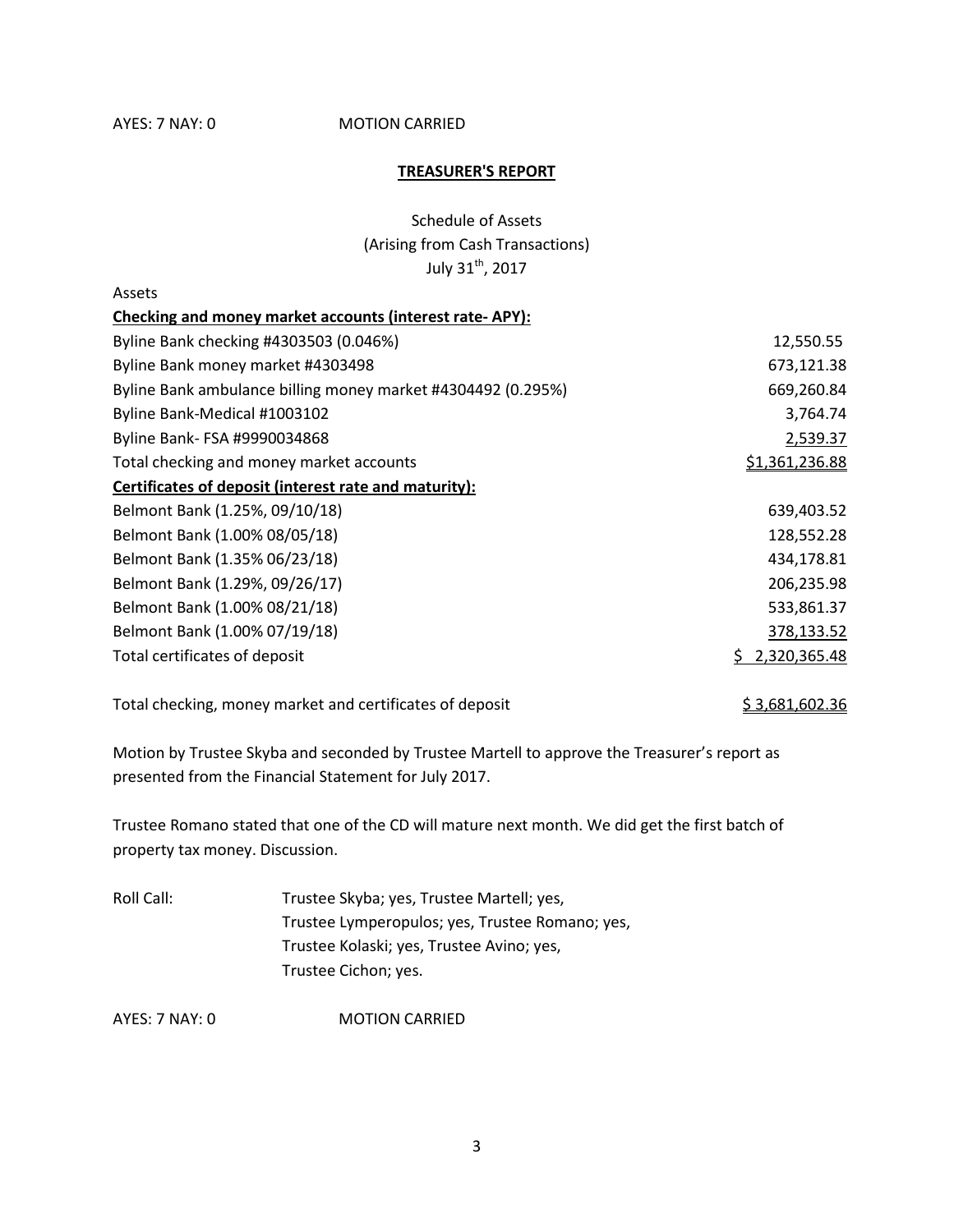## **Chiefs' Report:**

Chief Vavra included report in Trustee's packet.

Chief stated that call trend continues to be monitored. Slightly higher call volume this month.

He received Deputy Chief's Johnson retirement letter.

Looking at different Worker Compensation Insurance options.

Exploring changes to technology. Looking into items that may bring us up to date with current technology.

Working with Triton to try and bring classes here at the department.

Motion by Trustee Avino and seconded by Trustee Martell to accept the Chiefs' Report for July 2017 as presented.

Trustee Martell asked why the inspection list is light this month. Chief explained that we are still on schedule to get all inspections completed.

Trustee Lymperopulos asked about the ambulance box. Chief went back to vendors and got more apples to apples comparisons. Should have all information soon.

AYES: 7 NAY: 0 **MOTION CARRIED** 

**President's Report:** Trustee Martell stated that there is a Commissioners position open and there are 5 applications received, will discuss in Closed Session.

## **Committee Reports:**

Finance & Information Technology Committee- Trustee Romano stated they touched on a number of topics at their recent meeting. The 911 dispatch proposals were reviewed, ambulance box proposals, dental insurance pricing, seal-coating for parking lot will still need a few more bids. Budget and Appropriations was reviewed as well as the Compensation Package that is going to be posted on the web site. Proposal for possible settlement will be discussed in Closed Session.

Building and Equipment Committee- Trustee Lymperopulos stated there is nothing to report.

Policy Committee- Trustee Kolaski stated they will have a meeting soon, but need some background information before anything is done.

Strategic Planning Committee- Trustee Martell stated they will meet in September.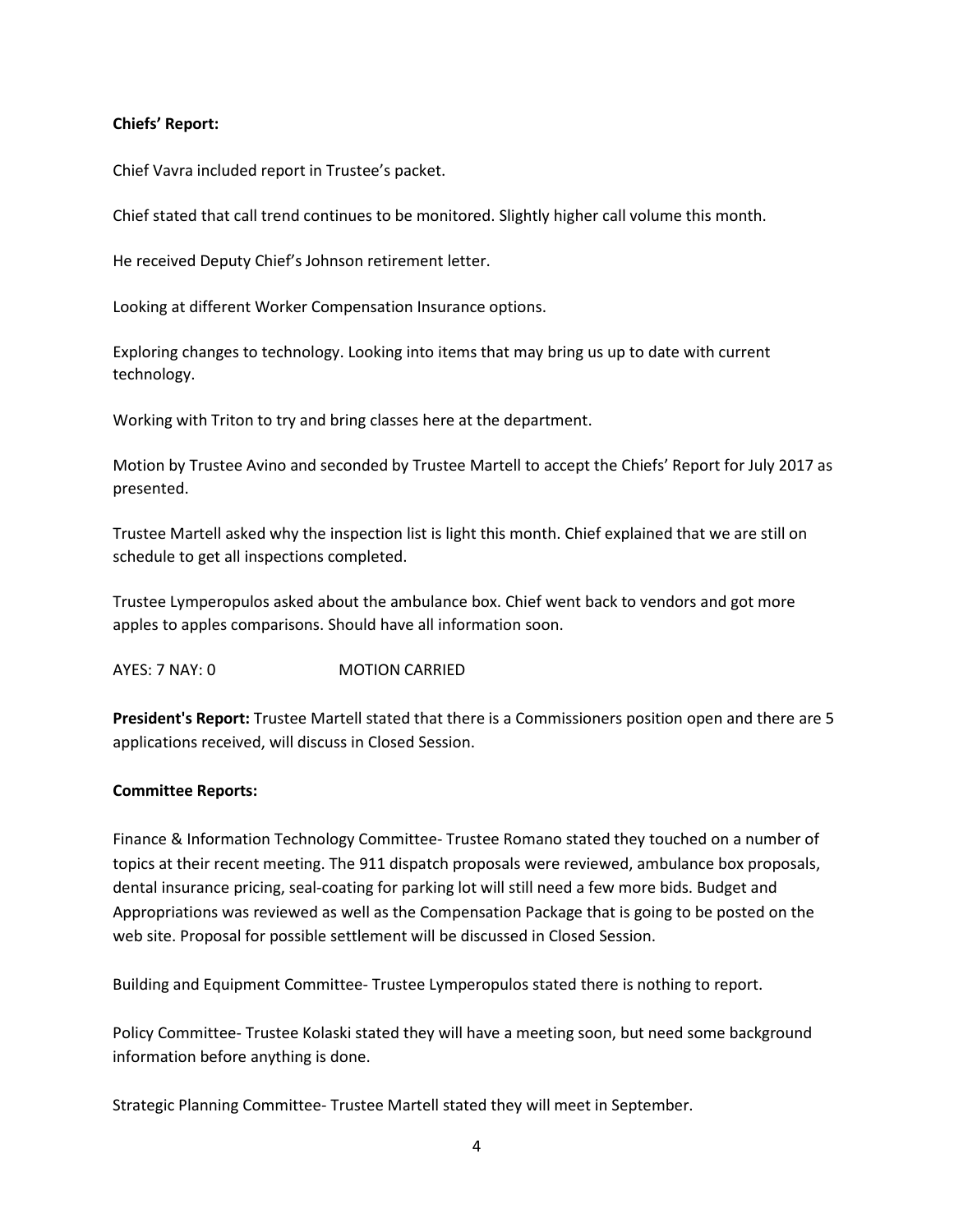Human Capital Committee- Trustee Skyba stated there is nothing to report.

Community Relations Committee-Trustee Avino stated they were reviewing the Newsletter that will be going out. Social Media was discussed and there are plans to move forward with things in the near future. Open House is coming up and discussed Halloween Trick or Treat bags for students and the potential to win a ride in a fire truck to school. Also, looking into making Norwood Massachusetts a Brother Fire Department.

Fire Commissioner & Pension Board Governance & Oversight Committee- Trustee Cichon stated there was a Pension Board meeting and there is a lot to take in. Trustee Romano stated that it was the new appointed members first meeting, there was an overview of what and where the money is invested in. Investments are looking good.

Attorney Report- Attorney Shawn Flaherty stated there is a state budget and we do not have to worry about a property tax freeze. The CPI is 2.1 which increased from last year. New bill on the Governor's desk, to be named a Fire Chief you need to have education/certification/time served in the department. This is to eliminate places that have a Police Chief come over and run both the police and fire department with no fire experience. Another bill that just passed is that new smoke detectors have to have a 10 year battery life and be tamper proof.

Motion by Trustee Kolaski and seconded by Trustee Skyba to go into Closed Session Pursuant to Section (2)(c)(1) of the Open Meetings Act (to discuss the appointment, employment, compensation, discipline, performance or dismissal of specific employees of the public body); and/or section (2)(c)(11) of the Act (pending, probable or imminent litigation) and 5 ILCS 120/2(c)(3) Selection of a person to fill a public office and approval or review of public disclosure (ILCS 120/20(c)(21)).

Roll Call: Trustee Skyba; yes, Trustee Martell; yes, Trustee Lymperopulos; yes, Trustee Romano; yes, Trustee Kolaski; yes, Trustee Avino; yes, Trustee Cichon; yes.

AYES: 7 NAY: 0 **MOTION CARRIED** 

Went in to Closed Session at 8:01 P.M.

Returned from Closed Session at 9.26 P.M., no decision made, no votes taken.

Roll Call: Trustee Skyba; yes, Trustee Martell; yes, Trustee Lymperopulos; yes, Trustee Romano; yes,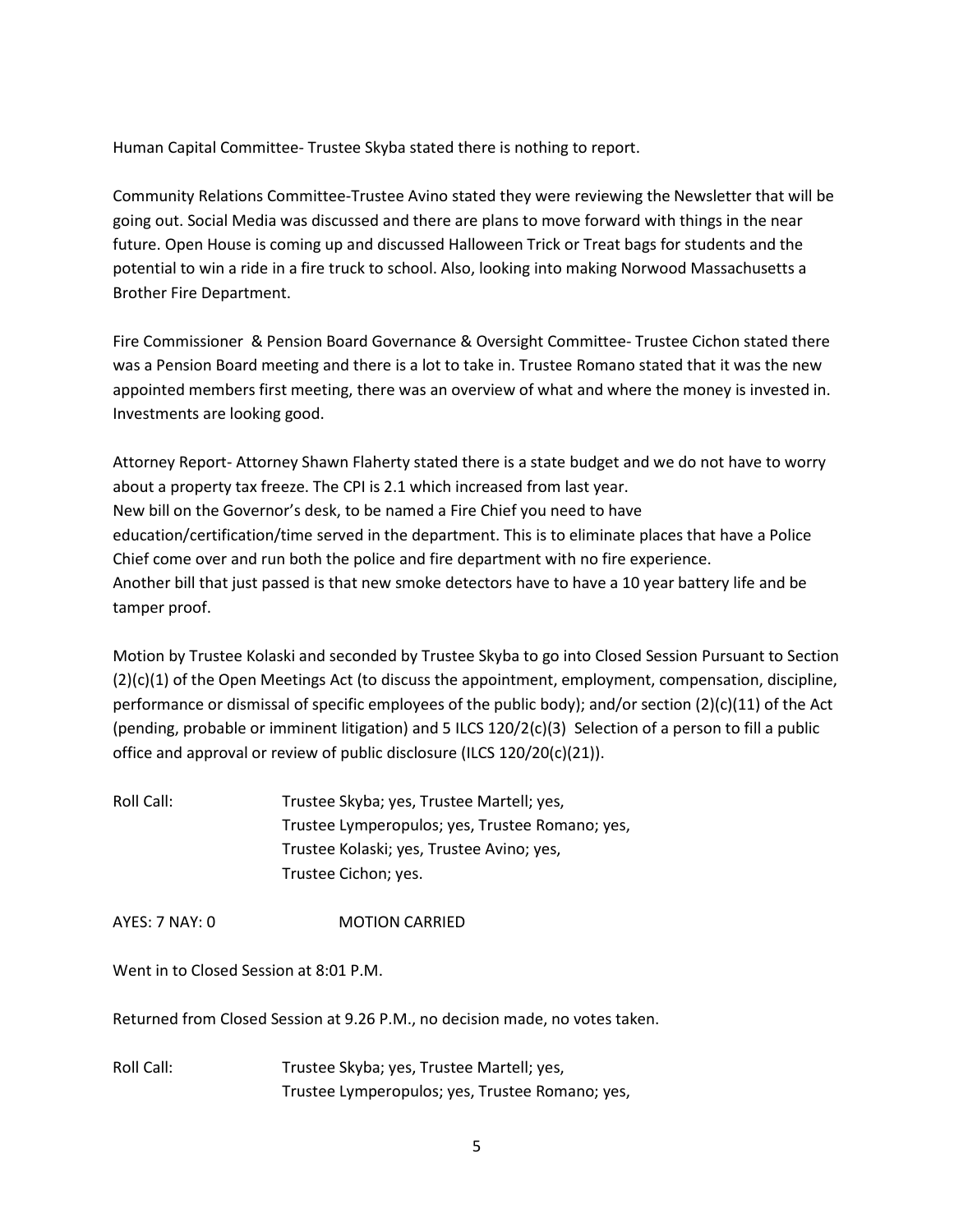Trustee Kolaski; yes, Trustee Avino; yes, Trustee Cichon; yes, Chief/Administrator Vavra; yes, Attorney Flaherty; yes.

#### **Old Business:**

Motion by Trustee Martell and seconded by Trustee Avino to accept the lowest responsible bid of the Public Safety Emergency Dispatch Services Proposals with Municipal Consolidated Dispatch for three years.

No buy in fee 1st year- \$91,800 annually 2<sup>nd</sup> year- \$93,636 annually 3<sup>rd</sup> year- \$95,509 annually

Trustee Lymperopulos asked who Harwood Heights and Norridge are using which is MCD. Trustee Romano stated that they reviewed 3 bids and MCD was the lowest cost and best service. We do not have voting rights. This should take effect December  $1<sup>st</sup>$ . Norridge said they would honor our agreement until it ends which is December  $1<sup>st</sup>$ , but MCD goes live September  $19<sup>th</sup>$ .

| Roll Call: | Trustee Skyba; yes, Trustee Martell; yes,       |
|------------|-------------------------------------------------|
|            | Trustee Lymperopulos; yes, Trustee Romano; yes, |
|            | Trustee Kolaski; yes, Trustee Avino; yes,       |
|            | Trustee Cichon; yes.                            |
|            |                                                 |

AYES: 7 NAY: 0 MOTION CARRIED

Motion by Trustee Skyba and seconded by Trustee Martell to pass and approve Resolution #17-7, A Resolution relating to the terms of employment for the position of Administrative Assistance to the Chief of the Fire Department.

| Roll Call: | Trustee Skyba; yes, Trustee Martell; yes,       |
|------------|-------------------------------------------------|
|            | Trustee Lymperopulos; yes, Trustee Romano; yes, |
|            | Trustee Kolaski; yes, Trustee Avino; yes,       |
|            | Trustee Cichon; yes.                            |

AYES: 7 NAY: 0 MOTION CARRIED

Motion by Trustee Romano and seconded by Trustee Martell to approve the possible settlement of lawsuit with Timothy Dawidiuk.

Roll Call: Trustee Skyba; yes, Trustee Martell; yes, Trustee Lymperopulos; yes, Trustee Romano; yes,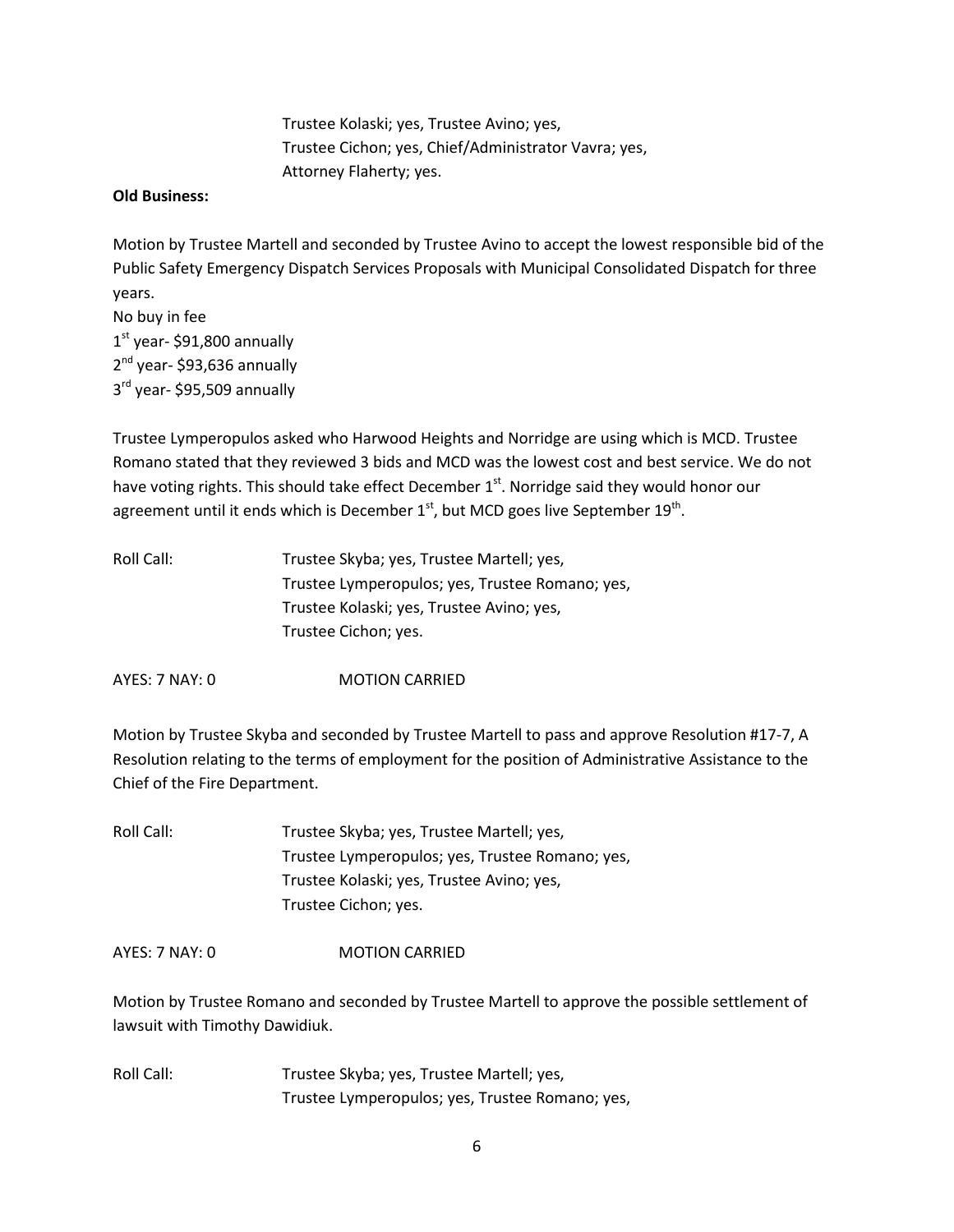|                | Trustee Kolaski; yes, Trustee Avino; yes |
|----------------|------------------------------------------|
|                | Trustee Cichon; yes.                     |
| AYES: 7 NAY: 0 | <b>MOTION CARRIED</b>                    |

#### **New Business**

Motion by Trustee Kolaski and seconded by Trustee Romano to adopt and approve Ordinance #17-3, the Norwood Park Fire Protection District Budget and Appropriation for fiscal year 2017-2018.

| Roll Call: I | Trustee Skyba; yes, Trustee Martell; yes,       |
|--------------|-------------------------------------------------|
|              | Trustee Lymperopulos; yes, Trustee Romano; yes, |
|              | Trustee Kolaski; yes, Trustee Avino; yes,       |
|              | Trustee Cichon; yes.                            |

AYES: 7 NAY: 0 MOTION CARRIED

Motion by Trustee Skyba and seconded by Trustee Cichon to approve Resolution #17-5, A Resolution authorizing the declaration of surplus equipment.

Chief explained that this is the hose that we already have replaced. A good portion of this hose will be going to Triton College for training purposes.

Roll Call: Trustee Skyba; yes, Trustee Martell; yes, Trustee Lymperopulos; yes, Trustee Romano; yes, Trustee Kolaski; yes, Trustee Avino; yes, Trustee Cichon; yes.

AYES: 7 NAY: 0 MOTION CARRIED

Motion by Trustee Kolaski and seconded by Trustee Skyba to approve Resolution #17-6, A Resolution naming Northlake Fire Protection District as a Brother Fire District.

Chief explained that Northlake is also celebrating their 75<sup>th</sup> Anniversary.

Roll Call: Trustee Skyba; yes, Trustee Martell; yes, Trustee Lymperopulos; yes, Trustee Romano; yes, Trustee Kolaski; yes, Trustee Avino; yes, Trustee Cichon; yes.

AYES: 7 NAY: 0 **MOTION CARRIED**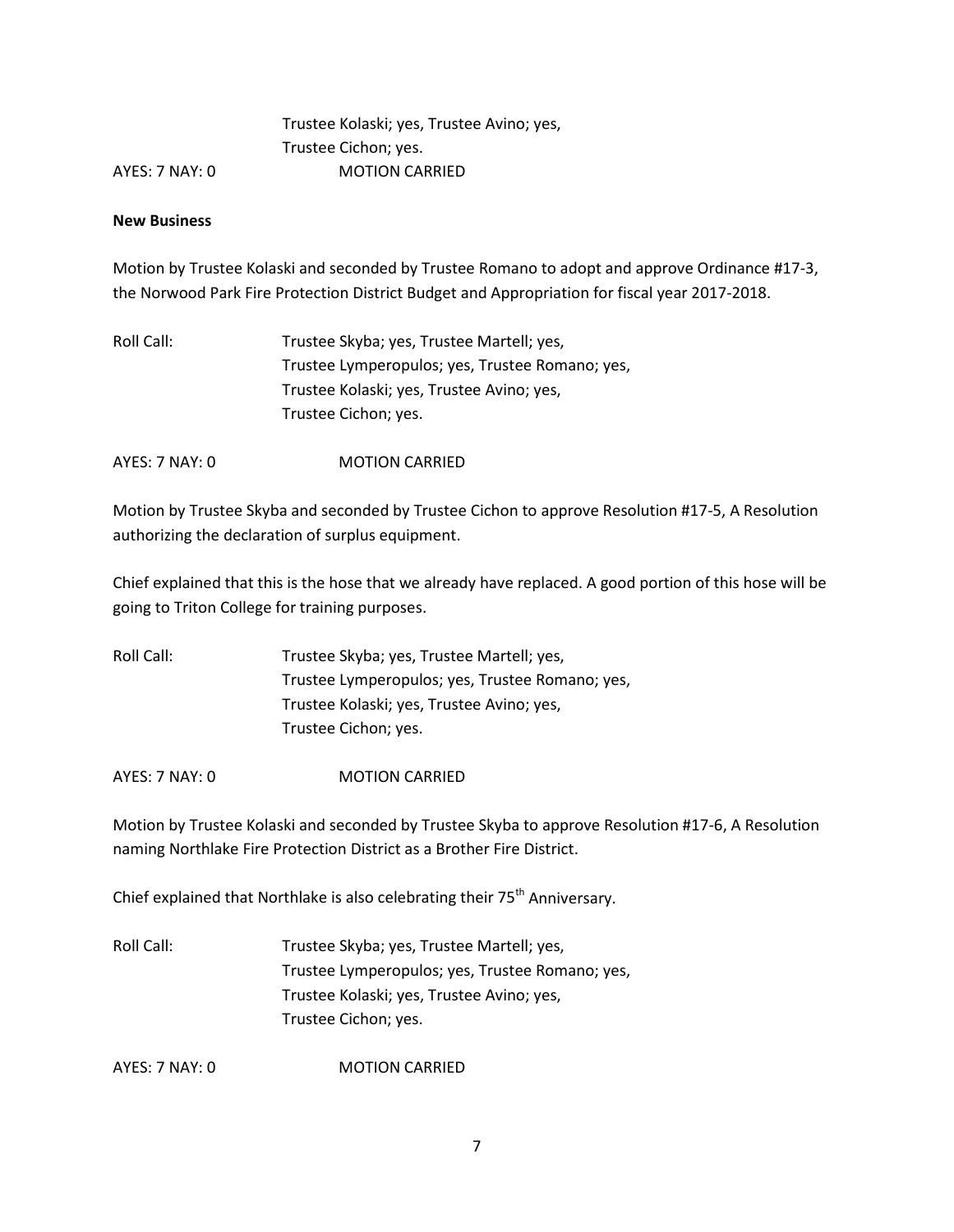Motion by Trustee Martell and seconded by Trustee Romano to approve dental insurance with Guardian from September 1, 2017 through December 1, 2018.

This was reviewed by the Finance Committee.

Roll Call: Trustee Skyba; yes, Trustee Martell; yes, Trustee Lymperopulos; yes, Trustee Romano; yes, Trustee Kolaski; yes, Trustee Avino; yes, Trustee Cichon; yes.

AYES: 7 NAY: 0 MOTION CARRIED

Motion by Trustee Skyba and seconded by Trustee Kolaski to keep closed the Closed Session Minutes from June 9, 2005 through June 12, 2017.

| Roll Call: | Trustee Skyba; yes, Trustee Martell; yes,       |
|------------|-------------------------------------------------|
|            | Trustee Lymperopulos; yes, Trustee Romano; yes, |
|            | Trustee Kolaski; yes, Trustee Avino; yes,       |
|            | Trustee Cichon; yes.                            |

AYES: 7 NAY: 0 MOTION CARRIED

Motion by Trustee Skyba and seconded by Trustee Martell to ratify the purchase of (2) two, 65" Samsung 4K LED Smart TVs at a total cost of \$1,498 from Fry's Electronics for the training room.

Chief states that it is working great but the graphics card is not strong enough so we will have to make changes to that.

Roll Call: Trustee Skyba; yes, Trustee Martell; yes, Trustee Lymperopulos; yes, Trustee Romano; yes, Trustee Kolaski; yes, Trustee Avino; yes, Trustee Cichon; yes.

AYES: 7 NAY: 0 MOTION CARRIED

Motion by Trustee Romano and seconded by Trustee Martell to approve Tim Sharpe to complete the Pension Actuary and GASB 67/68 for three years (2016-2018) at an annual cost of \$2,500. The Pension fund will reimbursement the District for 50% of the cost.

Roll Call: Trustee Skyba; yes, Trustee Martell; yes, Trustee Lymperopulos; yes, Trustee Romano; yes,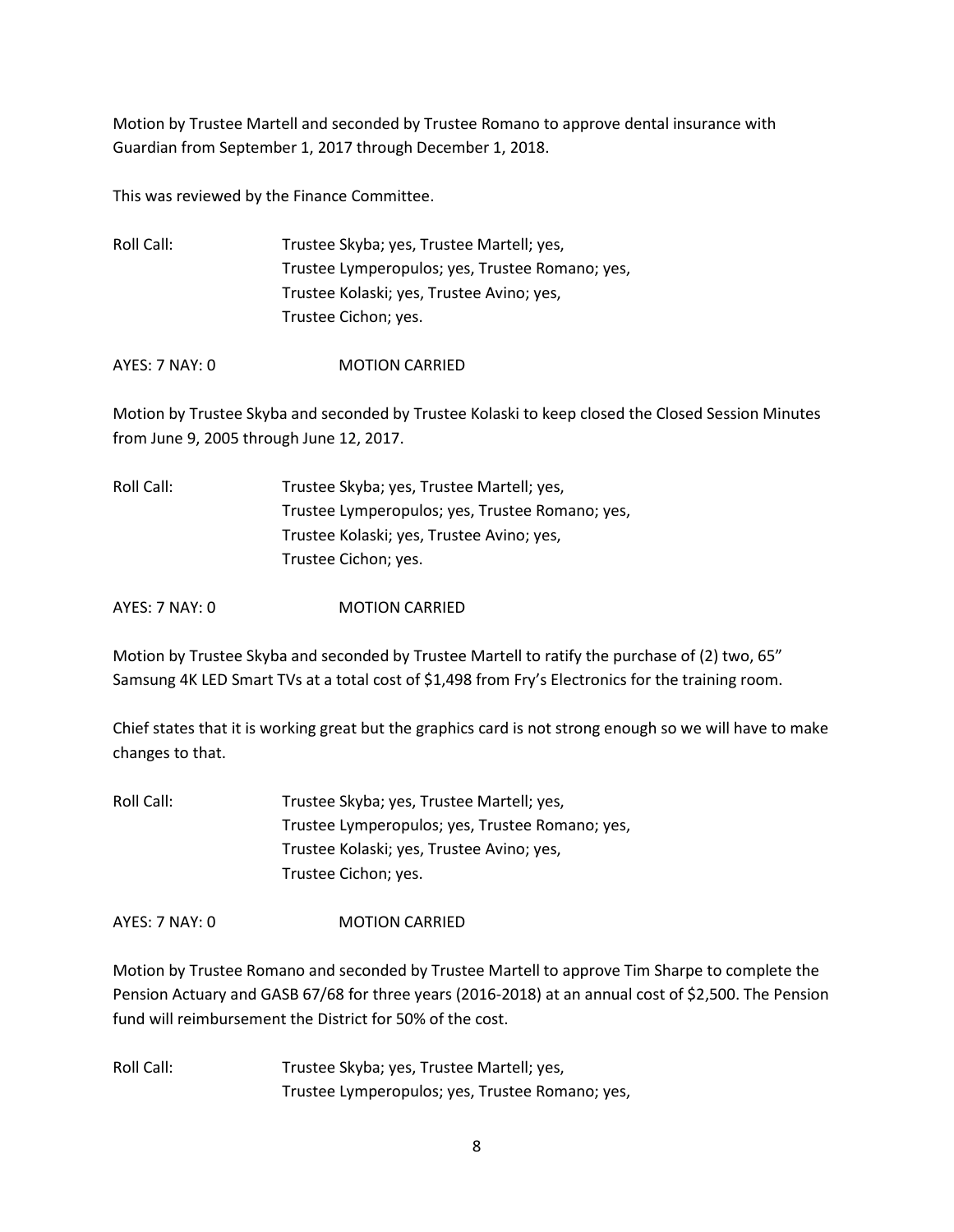Trustee Kolaski; yes, Trustee Avino; yes, Trustee Cichon; yes.

AYES: 7 NAY: 0 MOTION CARRIED

Motion by Trustee Kolaski and seconded by Trustee Cichon to approve Deputy Chief Daniel Johnson's letter of retirement dated July 24, 2017 effective August 31, 2017 and to release him from the terms of his employment agreement.

| Roll Call: | Trustee Skyba; yes, Trustee Martell; yes,       |
|------------|-------------------------------------------------|
|            | Trustee Lymperopulos; yes, Trustee Romano; yes, |
|            | Trustee Kolaski; yes, Trustee Avino; yes,       |
|            | Trustee Cichon; yes.                            |
|            |                                                 |

AYES: 7 NAY: 0 **MOTION CARRIED** 

Motion by Trustee Romano and seconded by Trustee Martell to approve the payout of sick time, vacation time and personal days to retiring Deputy Chief Daniel Johnson; \$18,014.56 paid out on September 1, 1027 payroll and \$24,458.64 banked for medical insurance premiums per the contract.

| <b>Totally Vacation/Personal time</b> | \$17,496.56 |
|---------------------------------------|-------------|
| <b>Total Sick Time</b>                | \$24,458.64 |
| Discretionary Non-Pensionable Bonus   | \$1,136.72  |
| Total Payout for all days and Bonus   | \$43,091.92 |

Roll Call: Trustee Skyba; yes, Trustee Martell; yes, Trustee Lymperopulos; yes, Trustee Romano; yes, Trustee Kolaski; yes, Trustee Avino; yes, Trustee Cichon; yes.

AYES: 7 NAY: 0 MOTION CARRIED

Motion by Trustee Avino and seconded by Trustee Kolaski to approve the resignation letter dated August 17, 2017 of Firefighter Paul Kossifologos effective August 31, 2017.

Roll Call: Trustee Skyba; yes, Trustee Martell; yes, Trustee Lymperopulos; yes, Trustee Romano; yes, Trustee Kolaski; yes, Trustee Avino; yes, Trustee Cichon; yes.

AYES: 7 NAY: 0 **MOTION CARRIED**